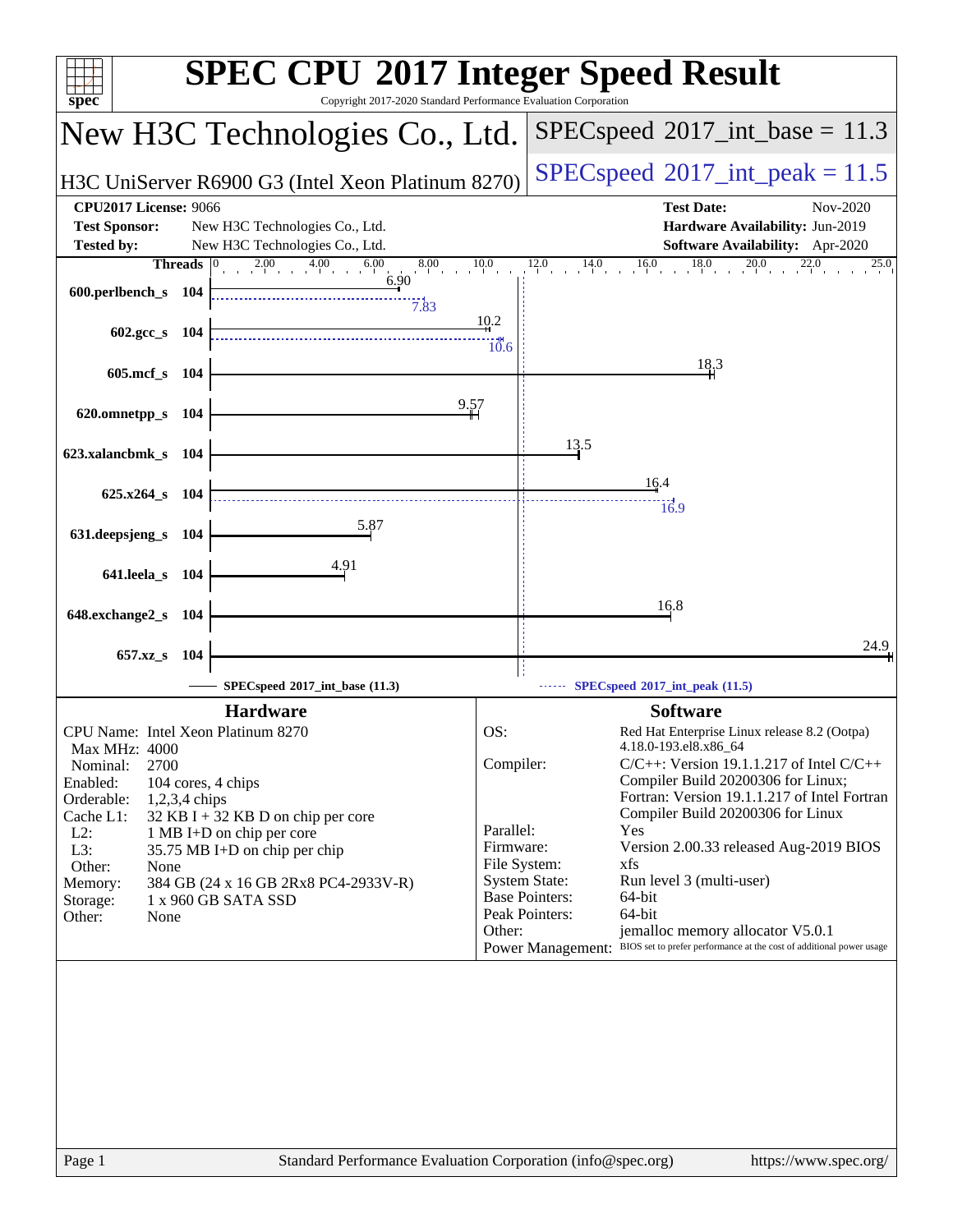

Copyright 2017-2020 Standard Performance Evaluation Corporation

# New H3C Technologies Co., Ltd.

H3C UniServer R6900 G3 (Intel Xeon Platinum 8270) [SPECspeed](http://www.spec.org/auto/cpu2017/Docs/result-fields.html#SPECspeed2017intpeak)®2017\_int\_peak =  $11.5$ 

 $SPECspeed^{\circ}2017\_int\_base = 11.3$  $SPECspeed^{\circ}2017\_int\_base = 11.3$ 

**[CPU2017 License:](http://www.spec.org/auto/cpu2017/Docs/result-fields.html#CPU2017License)** 9066 **[Test Date:](http://www.spec.org/auto/cpu2017/Docs/result-fields.html#TestDate)** Nov-2020

**[Test Sponsor:](http://www.spec.org/auto/cpu2017/Docs/result-fields.html#TestSponsor)** New H3C Technologies Co., Ltd. **[Hardware Availability:](http://www.spec.org/auto/cpu2017/Docs/result-fields.html#HardwareAvailability)** Jun-2019 **[Tested by:](http://www.spec.org/auto/cpu2017/Docs/result-fields.html#Testedby)** New H3C Technologies Co., Ltd. **[Software Availability:](http://www.spec.org/auto/cpu2017/Docs/result-fields.html#SoftwareAvailability)** Apr-2020

### **[Results Table](http://www.spec.org/auto/cpu2017/Docs/result-fields.html#ResultsTable)**

|                                      | <b>Base</b>    |                |       |                | <b>Peak</b> |                |       |                |                |              |                |              |                |              |
|--------------------------------------|----------------|----------------|-------|----------------|-------------|----------------|-------|----------------|----------------|--------------|----------------|--------------|----------------|--------------|
| <b>Benchmark</b>                     | <b>Threads</b> | <b>Seconds</b> | Ratio | <b>Seconds</b> | Ratio       | <b>Seconds</b> | Ratio | <b>Threads</b> | <b>Seconds</b> | <b>Ratio</b> | <b>Seconds</b> | <b>Ratio</b> | <b>Seconds</b> | <b>Ratio</b> |
| $600.$ perlbench $\mathsf{S}$        | 104            | 258            | 6.87  | 257            | 6.90        | 256            | 6.94  | 104            | 227            | 7.83         | 226            | 7.84         | 227            | 7.83         |
| $602 \text{.} \text{gcc}\text{_<}$ s | 104            | 395            | 10.1  | 388            | 10.3        | 390            | 10.2  | 104            | 371            | 10.7         | 377            | 10.6         | 374            | 10.6         |
| $605$ .mcf s                         | 104            | 258            | 18.3  | 256            | 18.5        | 258            | 18.3  | 104            | 258            | 18.3         | 256            | 18.5         | 258            | 18.3         |
| 620.omnetpp_s                        | 104            | 170            | 9.57  | 166            | 9.82        | 171            | 9.52  | 104            | 170            | 9.57         | 166            | 9.82         | 171            | 9.52         |
| 623.xalancbmk s                      | 104            | 105            | 13.5  | 105            | 13.5        | 105            | 13.5  | 104            | 105            | 13.5         | 105            | 13.5         | 105            | 13.5         |
| 625.x264 s                           | 104            | 108            | 16.3  | 108            | 16.4        | 108            | 16.4  | 104            | 104            | 17.0         | 104            | 16.9         | 104            | 16.9         |
| 631. deepsjeng_s                     | 104            | 244            | 5.87  | 244            | 5.88        | 244            | 5.87  | 104            | 244            | 5.87         | 244            | 5.88         | 244            | 5.87         |
| 641.leela s                          | 104            | 347            | 4.91  | 347            | 4.91        | 347            | 4.91  | 104            | 347            | 4.91         | 347            | 4.91         | 347            | 4.91         |
| 648.exchange2_s                      | 104            | 174            | 16.8  | 174            | 16.8        | 174            | 16.8  | 104            | 174            | 16.8         | 174            | 16.8         | 174            | 16.8         |
| $657.xz$ s                           | 104            | 249            | 24.8  | 247            | 25.0        | 249            | 24.9  | 104            | 249            | 24.8         | 247            | 25.0         | 249            | 24.9         |
| $SPECspeed*2017$ int base =<br>11.3  |                |                |       |                |             |                |       |                |                |              |                |              |                |              |

**[SPECspeed](http://www.spec.org/auto/cpu2017/Docs/result-fields.html#SPECspeed2017intpeak)[2017\\_int\\_peak =](http://www.spec.org/auto/cpu2017/Docs/result-fields.html#SPECspeed2017intpeak) 11.5**

Results appear in the [order in which they were run.](http://www.spec.org/auto/cpu2017/Docs/result-fields.html#RunOrder) Bold underlined text [indicates a median measurement](http://www.spec.org/auto/cpu2017/Docs/result-fields.html#Median).

### **[Compiler Notes](http://www.spec.org/auto/cpu2017/Docs/result-fields.html#CompilerNotes)**

The inconsistent Compiler version information under Compiler Version section is due to a discrepancy in Intel Compiler. The correct version of C/C++ compiler is: Version 19.1.1.217 Build 20200306 Compiler for Linux The correct version of Fortran compiler is: Version 19.1.1.217 Build 20200306 Compiler for Linux

### **[Operating System Notes](http://www.spec.org/auto/cpu2017/Docs/result-fields.html#OperatingSystemNotes)**

Stack size set to unlimited using "ulimit -s unlimited"

### **[Environment Variables Notes](http://www.spec.org/auto/cpu2017/Docs/result-fields.html#EnvironmentVariablesNotes)**

```
Environment variables set by runcpu before the start of the run:
KMP AFFINITY = "granularity=fine, scatter"
LD_LIBRARY_PATH = "/home/speccpu/lib/intel64:/home/speccpu/je5.0.1-64"
MALLOC_CONF = "retain:true"
OMP_STACKSIZE = "192M"
```
### **[General Notes](http://www.spec.org/auto/cpu2017/Docs/result-fields.html#GeneralNotes)**

 Binaries compiled on a system with 1x Intel Core i9-7980XE CPU + 64GB RAM memory using Redhat Enterprise Linux 8.0 NA: The test sponsor attests, as of date of publication, that CVE-2017-5754 (Meltdown) is mitigated in the system as tested and documented. Yes: The test sponsor attests, as of date of publication, that CVE-2017-5753 (Spectre variant 1) is mitigated in the system as tested and documented. Yes: The test sponsor attests, as of date of publication, that CVE-2017-5715 (Spectre variant 2)

**(Continued on next page)**

| Page 2 | Standard Performance Evaluation Corporation (info@spec.org) | https://www.spec.org/ |
|--------|-------------------------------------------------------------|-----------------------|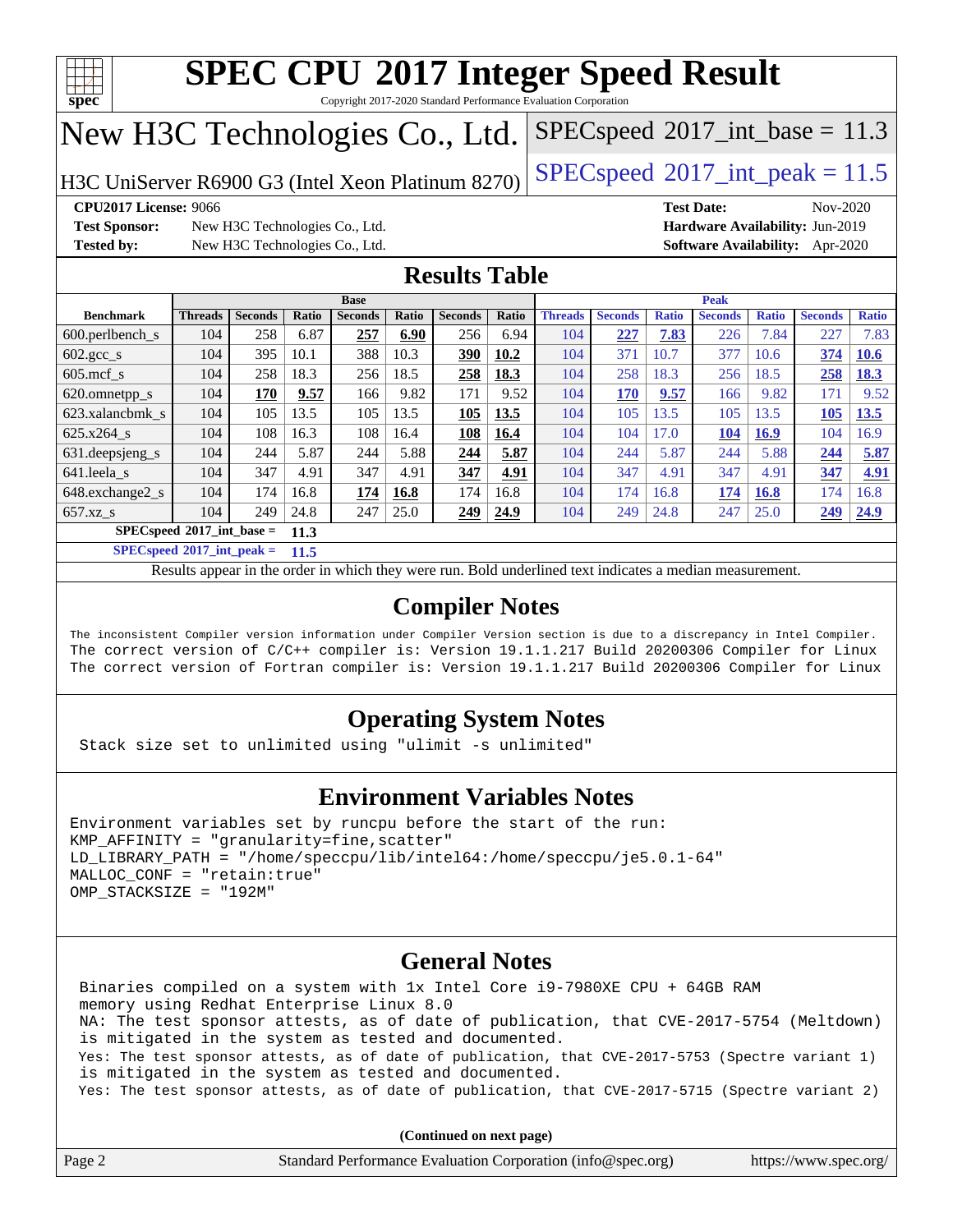

Copyright 2017-2020 Standard Performance Evaluation Corporation

# New H3C Technologies Co., Ltd.

H3C UniServer R6900 G3 (Intel Xeon Platinum 8270) [SPECspeed](http://www.spec.org/auto/cpu2017/Docs/result-fields.html#SPECspeed2017intpeak)®2017\_int\_peak =  $11.5$ 

**[Test Sponsor:](http://www.spec.org/auto/cpu2017/Docs/result-fields.html#TestSponsor)** New H3C Technologies Co., Ltd. **[Hardware Availability:](http://www.spec.org/auto/cpu2017/Docs/result-fields.html#HardwareAvailability)** Jun-2019 **[Tested by:](http://www.spec.org/auto/cpu2017/Docs/result-fields.html#Testedby)** New H3C Technologies Co., Ltd. **[Software Availability:](http://www.spec.org/auto/cpu2017/Docs/result-fields.html#SoftwareAvailability)** Apr-2020

**[CPU2017 License:](http://www.spec.org/auto/cpu2017/Docs/result-fields.html#CPU2017License)** 9066 **[Test Date:](http://www.spec.org/auto/cpu2017/Docs/result-fields.html#TestDate)** Nov-2020

 $SPECspeed^{\circ}2017\_int\_base = 11.3$  $SPECspeed^{\circ}2017\_int\_base = 11.3$ 

### **[General Notes \(Continued\)](http://www.spec.org/auto/cpu2017/Docs/result-fields.html#GeneralNotes)**

 is mitigated in the system as tested and documented. Transparent Huge Pages enabled by default Prior to runcpu invocation Filesystem page cache synced and cleared with: sync; echo 3> /proc/sys/vm/drop\_caches jemalloc, a general purpose malloc implementation built with the RedHat Enterprise 7.5, and the system compiler gcc 4.8.5 sources available from jemalloc.net or <https://github.com/jemalloc/jemalloc/releases>

### **[Platform Notes](http://www.spec.org/auto/cpu2017/Docs/result-fields.html#PlatformNotes)**

Page 3 Standard Performance Evaluation Corporation [\(info@spec.org\)](mailto:info@spec.org) <https://www.spec.org/> BIOS Settings: Set Hyper Threading to Disabled Set Patrol Scrub to Disabled Set IMC Interleaving to 2-way Interleave Sysinfo program /home/speccpu/bin/sysinfo Rev: r6365 of 2019-08-21 295195f888a3d7edb1e6e46a485a0011 running on localhost.localdomain Fri Nov 13 14:23:34 2020 SUT (System Under Test) info as seen by some common utilities. For more information on this section, see <https://www.spec.org/cpu2017/Docs/config.html#sysinfo> From /proc/cpuinfo model name : Intel(R) Xeon(R) Platinum 8270 CPU @ 2.70GHz 4 "physical id"s (chips) 104 "processors" cores, siblings (Caution: counting these is hw and system dependent. The following excerpts from /proc/cpuinfo might not be reliable. Use with caution.) cpu cores : 26 siblings : 26 physical 0: cores 0 1 2 3 4 5 6 8 9 10 11 12 13 16 17 18 19 20 21 22 24 25 26 27 28 29 physical 1: cores 0 1 2 3 4 5 6 8 9 10 11 12 13 16 17 18 19 20 21 22 24 25 26 27 28 29 physical 2: cores 0 1 2 3 4 5 6 8 9 10 11 12 13 16 17 18 19 20 21 22 24 25 26 27 28 29 physical 3: cores 0 1 2 3 4 5 6 8 9 10 11 12 13 16 17 18 19 20 21 22 24 25 26 27 28 29 From lscpu: Architecture: x86\_64 CPU op-mode(s): 32-bit, 64-bit Byte Order: Little Endian CPU(s): 104 **(Continued on next page)**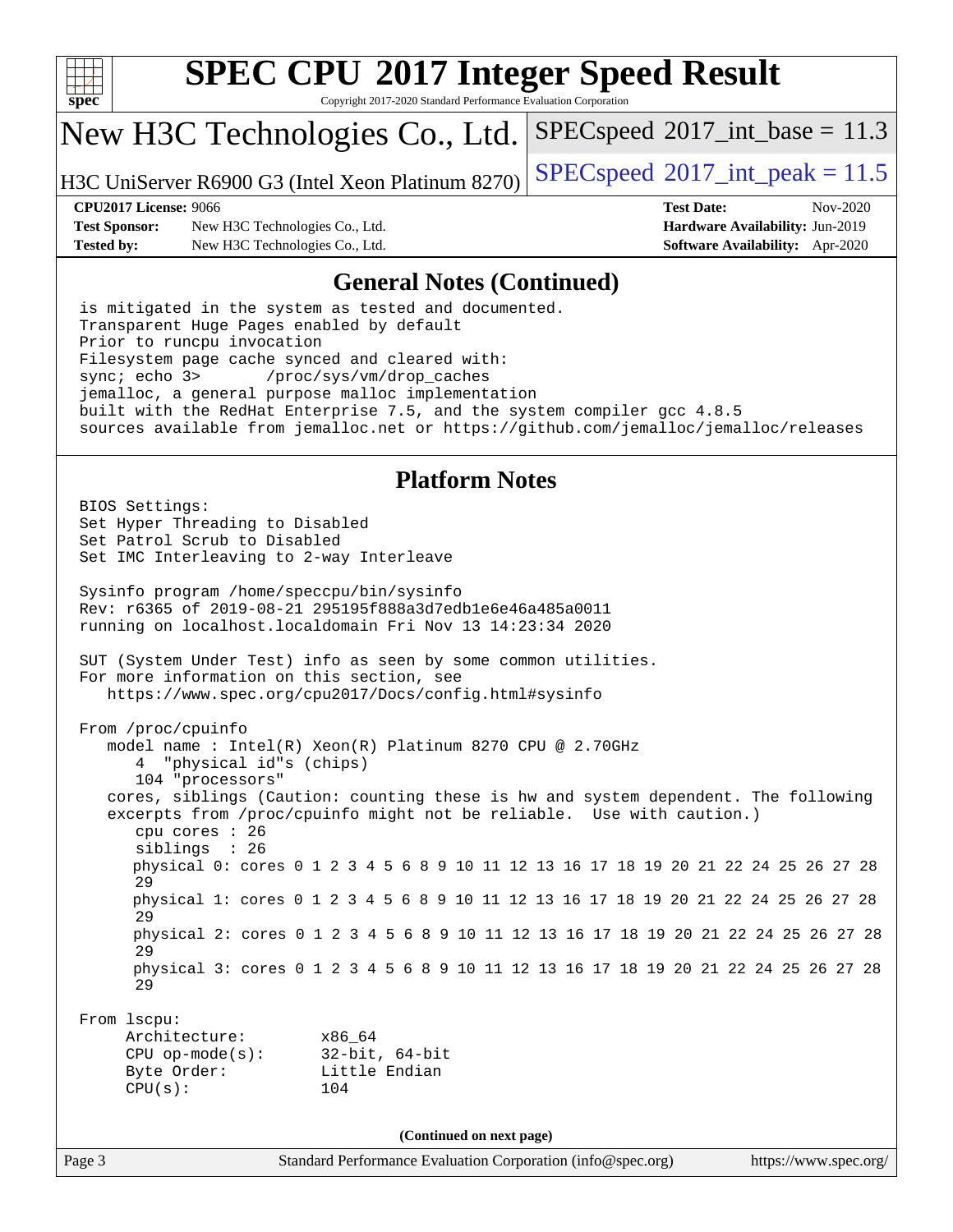

Copyright 2017-2020 Standard Performance Evaluation Corporation

# New H3C Technologies Co., Ltd.

H3C UniServer R6900 G3 (Intel Xeon Platinum 8270) [SPECspeed](http://www.spec.org/auto/cpu2017/Docs/result-fields.html#SPECspeed2017intpeak)®2017\_int\_peak =  $11.5$ 

 $SPECspeed^{\circ}2017\_int\_base = 11.3$  $SPECspeed^{\circ}2017\_int\_base = 11.3$ 

**[Test Sponsor:](http://www.spec.org/auto/cpu2017/Docs/result-fields.html#TestSponsor)** New H3C Technologies Co., Ltd. **[Hardware Availability:](http://www.spec.org/auto/cpu2017/Docs/result-fields.html#HardwareAvailability)** Jun-2019 **[Tested by:](http://www.spec.org/auto/cpu2017/Docs/result-fields.html#Testedby)** New H3C Technologies Co., Ltd. **[Software Availability:](http://www.spec.org/auto/cpu2017/Docs/result-fields.html#SoftwareAvailability)** Apr-2020

**[CPU2017 License:](http://www.spec.org/auto/cpu2017/Docs/result-fields.html#CPU2017License)** 9066 **[Test Date:](http://www.spec.org/auto/cpu2017/Docs/result-fields.html#TestDate)** Nov-2020

### **[Platform Notes \(Continued\)](http://www.spec.org/auto/cpu2017/Docs/result-fields.html#PlatformNotes)**

 On-line CPU(s) list: 0-103 Thread(s) per core: 1 Core(s) per socket: 26 Socket(s): 4 NUMA node(s): 4 Vendor ID: GenuineIntel CPU family: 6 Model: 85 Model name: Intel(R) Xeon(R) Platinum 8270 CPU @ 2.70GHz Stepping: 5 CPU MHz: 1000.161 CPU max MHz: 4000.0000 CPU min MHz: 1000.0000 BogoMIPS: 5400.00 Virtualization: VT-x L1d cache: 32K L1i cache: 32K L2 cache: 1024K L3 cache: 36608K NUMA node0 CPU(s): 0-25 NUMA node1 CPU(s): 26-51 NUMA node2 CPU(s): 52-77 NUMA node3 CPU(s): 78-103 Flags: fpu vme de pse tsc msr pae mce cx8 apic sep mtrr pge mca cmov pat pse36 clflush dts acpi mmx fxsr sse sse2 ss ht tm pbe syscall nx pdpe1gb rdtscp lm constant\_tsc art arch\_perfmon pebs bts rep\_good nopl xtopology nonstop\_tsc cpuid aperfmperf pni pclmulqdq dtes64 monitor ds\_cpl vmx smx est tm2 ssse3 sdbg fma cx16 xtpr pdcm pcid dca sse4\_1 sse4\_2 x2apic movbe popcnt tsc\_deadline\_timer aes xsave avx f16c rdrand lahf\_lm abm 3dnowprefetch cpuid\_fault epb cat\_l3 cdp\_l3 invpcid\_single intel\_ppin ssbd mba ibrs ibpb stibp tpr\_shadow vnmi flexpriority ept vpid fsgsbase tsc\_adjust bmi1 hle avx2 smep bmi2 erms invpcid rtm cqm mpx rdt\_a avx512f avx512dq rdseed adx smap clflushopt clwb intel\_pt avx512cd avx512bw avx512vl xsaveopt xsavec xgetbv1 xsaves cqm\_llc cqm\_occup\_llc cqm\_mbm\_total cqm\_mbm\_local dtherm ida arat pln pts hwp hwp\_act\_window hwp\_epp hwp\_pkg\_req pku ospke flush\_l1d arch\_capabilities /proc/cpuinfo cache data cache size : 36608 KB From numactl --hardware WARNING: a numactl 'node' might or might not correspond to a physical chip. available: 4 nodes (0-3) node 0 cpus: 0 1 2 3 4 5 6 7 8 9 10 11 12 13 14 15 16 17 18 19 20 21 22 23 24 25 node 0 size: 95068 MB node 0 free: 94576 MB node 1 cpus: 26 27 28 29 30 31 32 33 34 35 36 37 38 39 40 41 42 43 44 45 46 47 48 49 50 51

**(Continued on next page)**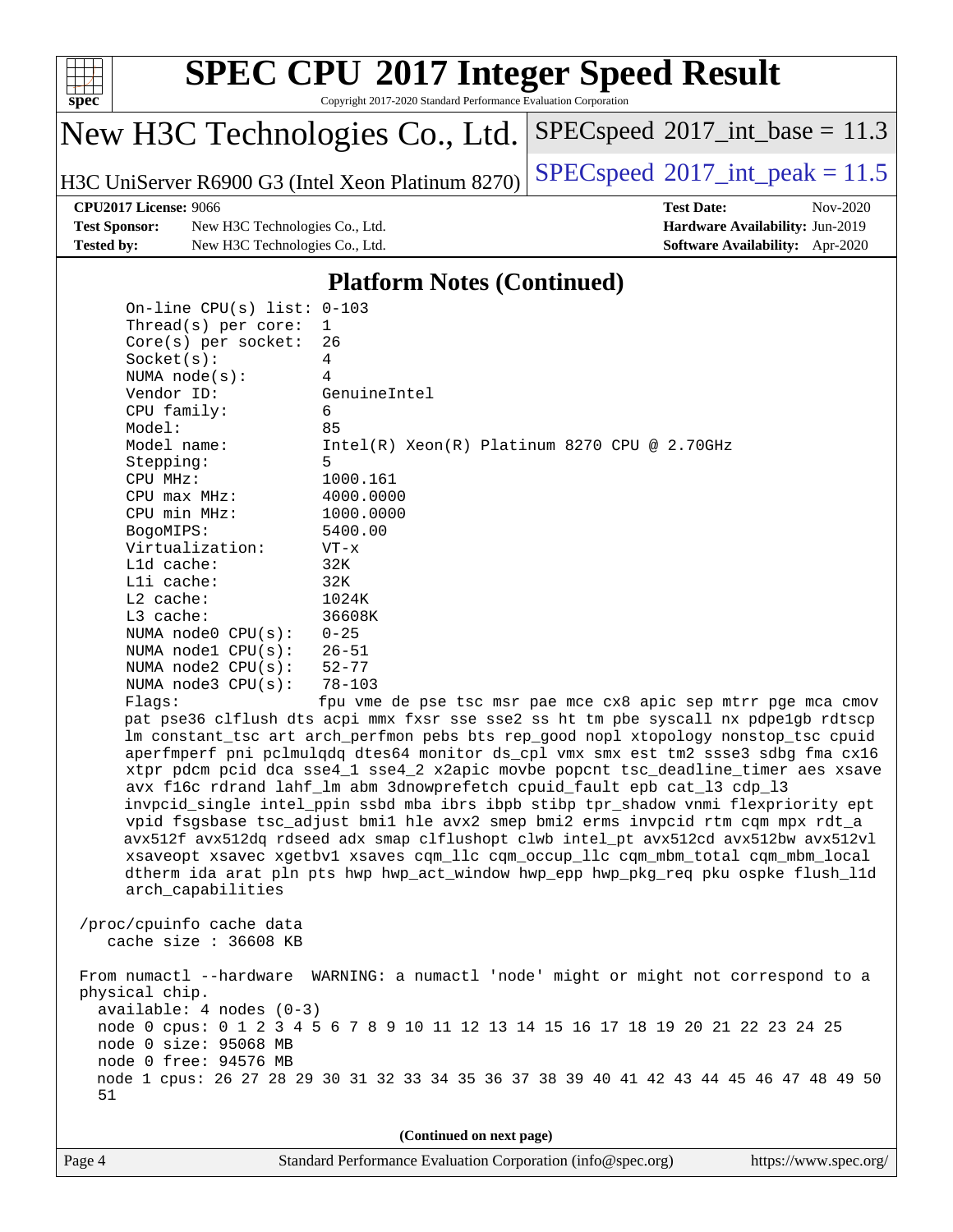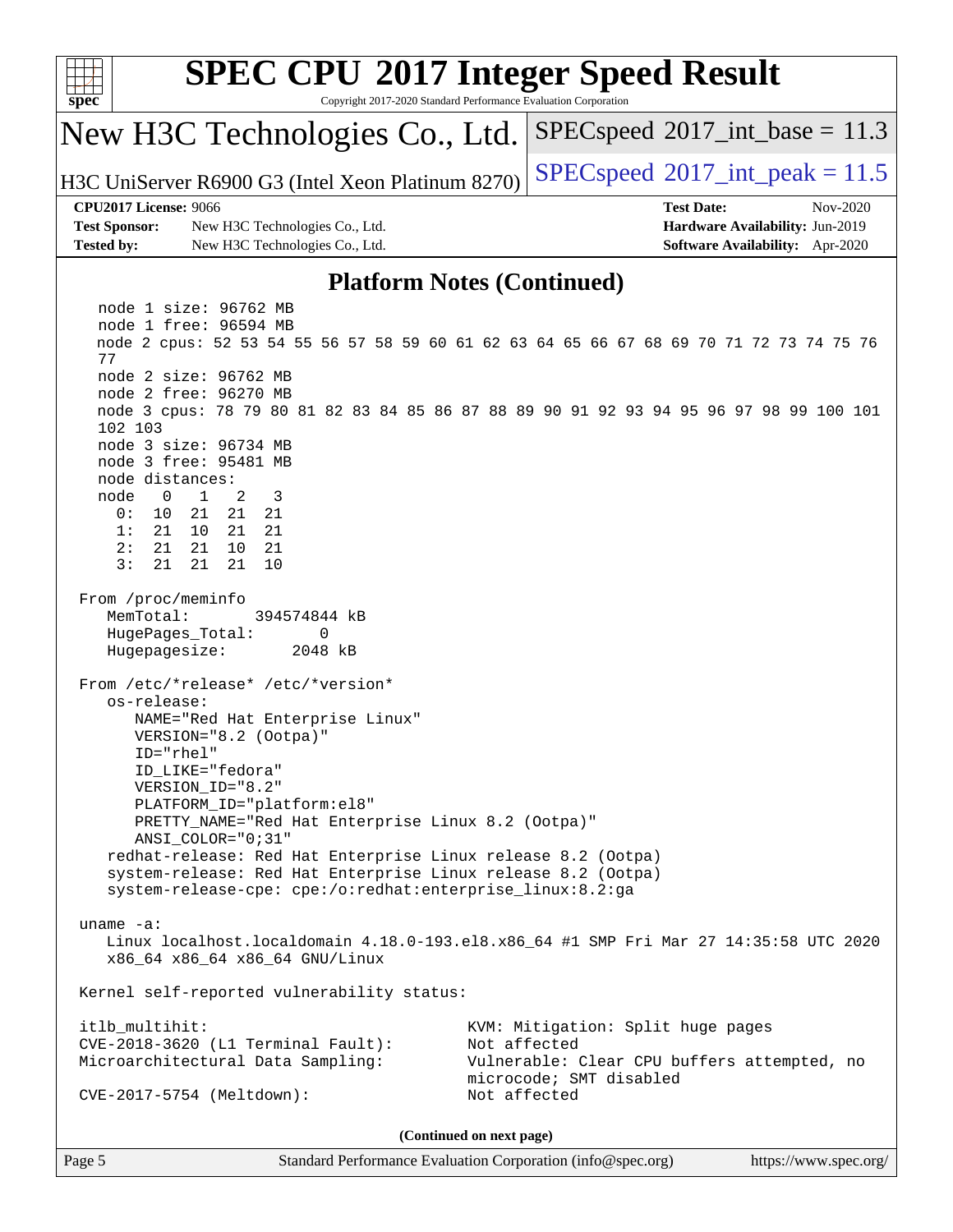| spec <sup>®</sup>                                                         | <b>SPEC CPU®2017 Integer Speed Result</b><br>Copyright 2017-2020 Standard Performance Evaluation Corporation                                                                                                                                                                                                                                                                                                             |                          |                                                                                                        |                                                                                |
|---------------------------------------------------------------------------|--------------------------------------------------------------------------------------------------------------------------------------------------------------------------------------------------------------------------------------------------------------------------------------------------------------------------------------------------------------------------------------------------------------------------|--------------------------|--------------------------------------------------------------------------------------------------------|--------------------------------------------------------------------------------|
|                                                                           | New H3C Technologies Co., Ltd.                                                                                                                                                                                                                                                                                                                                                                                           |                          | $SPEC speed^{\circ}2017\_int\_base = 11.3$                                                             |                                                                                |
|                                                                           | H3C UniServer R6900 G3 (Intel Xeon Platinum 8270)                                                                                                                                                                                                                                                                                                                                                                        |                          | $SPEC speed^{\circ}2017\_int\_peak = 11.5$                                                             |                                                                                |
| <b>CPU2017 License: 9066</b><br><b>Test Sponsor:</b><br><b>Tested by:</b> | New H3C Technologies Co., Ltd.<br>New H3C Technologies Co., Ltd.                                                                                                                                                                                                                                                                                                                                                         |                          | <b>Test Date:</b>                                                                                      | Nov-2020<br>Hardware Availability: Jun-2019<br>Software Availability: Apr-2020 |
|                                                                           | <b>Platform Notes (Continued)</b>                                                                                                                                                                                                                                                                                                                                                                                        |                          |                                                                                                        |                                                                                |
|                                                                           | CVE-2018-3639 (Speculative Store Bypass): Mitigation: Speculative Store Bypass disabled                                                                                                                                                                                                                                                                                                                                  |                          |                                                                                                        |                                                                                |
|                                                                           | CVE-2017-5753 (Spectre variant 1):                                                                                                                                                                                                                                                                                                                                                                                       |                          | via prctl and seccomp<br>Mitigation: usercopy/swapgs barriers and __user                               |                                                                                |
|                                                                           | CVE-2017-5715 (Spectre variant 2):                                                                                                                                                                                                                                                                                                                                                                                       |                          | pointer sanitization<br>Mitigation: Full generic retpoline, IBPB:<br>conditional, IBRS_FW, RSB filling |                                                                                |
| tsx_async_abort:                                                          |                                                                                                                                                                                                                                                                                                                                                                                                                          |                          | Vulnerable: Clear CPU buffers attempted, no<br>microcode; SMT disabled                                 |                                                                                |
|                                                                           | run-level 3 Nov 13 14:22                                                                                                                                                                                                                                                                                                                                                                                                 |                          |                                                                                                        |                                                                                |
| Filesystem                                                                | SPEC is set to: /home/speccpu<br>Type<br>/dev/mapper/rhel-home xfs<br>839G 143G 697G 17% / home                                                                                                                                                                                                                                                                                                                          |                          | Size Used Avail Use% Mounted on                                                                        |                                                                                |
| BIOS:                                                                     | From /sys/devices/virtual/dmi/id<br>American Megatrends Inc. 2.00.33 08/22/2019<br>Vendor: New H3C Technologies Co., Ltd.<br>Product: H3C UniServer R6900 G3<br>Product Family: Rack<br>Serial: 210235A3T0H204000004                                                                                                                                                                                                     |                          |                                                                                                        |                                                                                |
| Memory:                                                                   | Additional information from dmidecode follows. WARNING: Use caution when you interpret<br>this section. The 'dmidecode' program reads system data which is "intended to allow<br>hardware to be accurately determined", but the intent may not be met, as there are<br>frequent changes to hardware, firmware, and the "DMTF SMBIOS" standard.<br>24x Micron 18ASF2G72PDZ-2G9E1 16 GB 2 rank 2933<br>24x NO DIMM NO DIMM |                          |                                                                                                        |                                                                                |
|                                                                           | (End of data from sysinfo program)                                                                                                                                                                                                                                                                                                                                                                                       |                          |                                                                                                        |                                                                                |
|                                                                           | <b>Compiler Version Notes</b>                                                                                                                                                                                                                                                                                                                                                                                            |                          |                                                                                                        |                                                                                |
| С                                                                         | 600.perlbench_s(base) 602.gcc_s(base, peak) 605.mcf_s(base, peak)<br>625.x264_s(base, peak) 657.xz_s(base, peak)                                                                                                                                                                                                                                                                                                         |                          |                                                                                                        |                                                                                |
|                                                                           | Intel(R) C Compiler for applications running on Intel(R) 64, Version 2021.1<br>NextGen Build 20200304                                                                                                                                                                                                                                                                                                                    |                          |                                                                                                        |                                                                                |
|                                                                           | Copyright (C) 1985-2020 Intel Corporation. All rights reserved.                                                                                                                                                                                                                                                                                                                                                          |                          |                                                                                                        |                                                                                |
| С                                                                         | 600.perlbench_s(peak)                                                                                                                                                                                                                                                                                                                                                                                                    |                          |                                                                                                        |                                                                                |
|                                                                           |                                                                                                                                                                                                                                                                                                                                                                                                                          | (Continued on next page) |                                                                                                        |                                                                                |
| Page 6                                                                    | Standard Performance Evaluation Corporation (info@spec.org)                                                                                                                                                                                                                                                                                                                                                              |                          |                                                                                                        | https://www.spec.org/                                                          |
|                                                                           |                                                                                                                                                                                                                                                                                                                                                                                                                          |                          |                                                                                                        |                                                                                |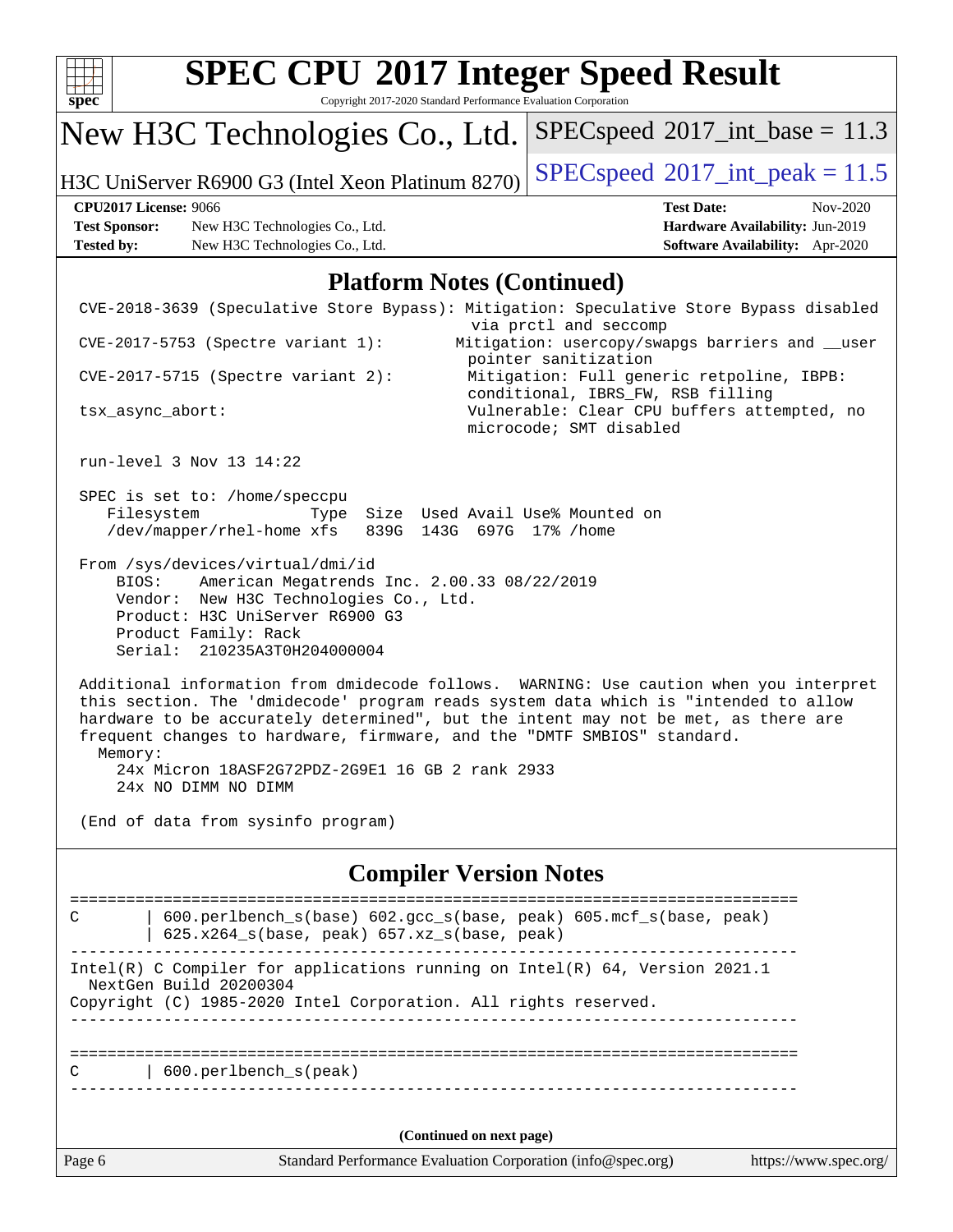| <b>SPEC CPU®2017 Integer Speed Result</b><br>$spec^*$<br>Copyright 2017-2020 Standard Performance Evaluation Corporation                                                                 |                                                                                                     |  |  |  |  |  |
|------------------------------------------------------------------------------------------------------------------------------------------------------------------------------------------|-----------------------------------------------------------------------------------------------------|--|--|--|--|--|
| New H3C Technologies Co., Ltd.                                                                                                                                                           | $SPEC speed^{\circ}2017\_int\_base = 11.3$                                                          |  |  |  |  |  |
| H3C UniServer R6900 G3 (Intel Xeon Platinum 8270)                                                                                                                                        | $SPEC speed^{\circ}2017\_int\_peak = 11.5$                                                          |  |  |  |  |  |
| <b>CPU2017 License: 9066</b><br><b>Test Sponsor:</b><br>New H3C Technologies Co., Ltd.<br>New H3C Technologies Co., Ltd.<br><b>Tested by:</b>                                            | <b>Test Date:</b><br>Nov-2020<br>Hardware Availability: Jun-2019<br>Software Availability: Apr-2020 |  |  |  |  |  |
| <b>Compiler Version Notes (Continued)</b>                                                                                                                                                |                                                                                                     |  |  |  |  |  |
| Intel(R) C Intel(R) 64 Compiler for applications running on Intel(R) 64,<br>Version 19.1.1.217 Build 20200306<br>Copyright (C) 1985-2020 Intel Corporation. All rights reserved.         |                                                                                                     |  |  |  |  |  |
| 600.perlbench_s(base) 602.gcc_s(base, peak) 605.mcf_s(base, peak)<br>C<br>$625.x264_s(base, peak)$ $657.xz_s(base, peak)$                                                                |                                                                                                     |  |  |  |  |  |
| Intel(R) C Compiler for applications running on $Intel(R) 64$ , Version 2021.1<br>NextGen Build 20200304<br>Copyright (C) 1985-2020 Intel Corporation. All rights reserved.              |                                                                                                     |  |  |  |  |  |
| 600.perlbench_s(peak)                                                                                                                                                                    |                                                                                                     |  |  |  |  |  |
| Intel(R) C Intel(R) 64 Compiler for applications running on Intel(R) 64,<br>Version 19.1.1.217 Build 20200306<br>Copyright (C) 1985-2020 Intel Corporation. All rights reserved.         |                                                                                                     |  |  |  |  |  |
| 620.omnetpp_s(base, peak) 623.xalancbmk_s(base, peak)<br>$C++$<br>631.deepsjeng_s(base, peak) 641.leela_s(base, peak)                                                                    | ====================                                                                                |  |  |  |  |  |
| Intel(R) C++ Compiler for applications running on Intel(R) 64, Version 2021.1<br>NextGen Build 20200304<br>Copyright (C) 1985-2020 Intel Corporation. All rights reserved.               |                                                                                                     |  |  |  |  |  |
| Fortran   648. exchange 2_s (base, peak)                                                                                                                                                 |                                                                                                     |  |  |  |  |  |
| $Intel(R)$ Fortran Intel(R) 64 Compiler for applications running on Intel(R)<br>64, Version 19.1.1.217 Build 20200306<br>Copyright (C) 1985-2020 Intel Corporation. All rights reserved. |                                                                                                     |  |  |  |  |  |
| <b>Base Compiler Invocation</b><br>C benchmarks:                                                                                                                                         |                                                                                                     |  |  |  |  |  |

[icc](http://www.spec.org/cpu2017/results/res2020q4/cpu2017-20201116-24393.flags.html#user_CCbase_intel_icc_66fc1ee009f7361af1fbd72ca7dcefbb700085f36577c54f309893dd4ec40d12360134090235512931783d35fd58c0460139e722d5067c5574d8eaf2b3e37e92)

[C++ benchmarks:](http://www.spec.org/auto/cpu2017/Docs/result-fields.html#CXXbenchmarks) [icpc](http://www.spec.org/cpu2017/results/res2020q4/cpu2017-20201116-24393.flags.html#user_CXXbase_intel_icpc_c510b6838c7f56d33e37e94d029a35b4a7bccf4766a728ee175e80a419847e808290a9b78be685c44ab727ea267ec2f070ec5dc83b407c0218cded6866a35d07)

**(Continued on next page)**

Page 7 Standard Performance Evaluation Corporation [\(info@spec.org\)](mailto:info@spec.org) <https://www.spec.org/>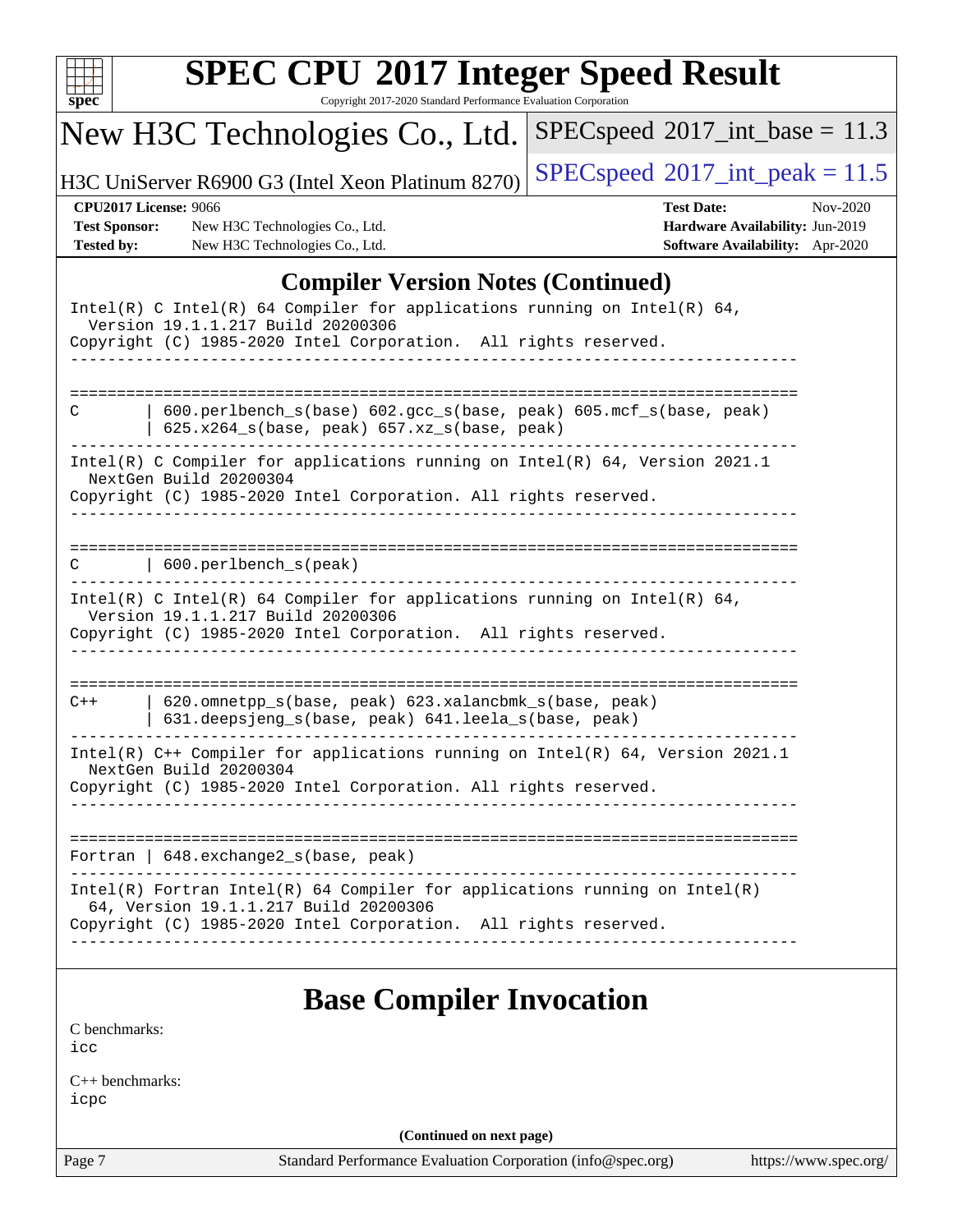

Copyright 2017-2020 Standard Performance Evaluation Corporation

# New H3C Technologies Co., Ltd.

H3C UniServer R6900 G3 (Intel Xeon Platinum 8270) [SPECspeed](http://www.spec.org/auto/cpu2017/Docs/result-fields.html#SPECspeed2017intpeak)®2017\_int\_peak =  $11.5$ 

 $SPECspeed^{\circ}2017\_int\_base = 11.3$  $SPECspeed^{\circ}2017\_int\_base = 11.3$ 

**[Test Sponsor:](http://www.spec.org/auto/cpu2017/Docs/result-fields.html#TestSponsor)** New H3C Technologies Co., Ltd. **[Hardware Availability:](http://www.spec.org/auto/cpu2017/Docs/result-fields.html#HardwareAvailability)** Jun-2019 **[Tested by:](http://www.spec.org/auto/cpu2017/Docs/result-fields.html#Testedby)** New H3C Technologies Co., Ltd. **[Software Availability:](http://www.spec.org/auto/cpu2017/Docs/result-fields.html#SoftwareAvailability)** Apr-2020

**[CPU2017 License:](http://www.spec.org/auto/cpu2017/Docs/result-fields.html#CPU2017License)** 9066 **[Test Date:](http://www.spec.org/auto/cpu2017/Docs/result-fields.html#TestDate)** Nov-2020

# **[Base Compiler Invocation \(Continued\)](http://www.spec.org/auto/cpu2017/Docs/result-fields.html#BaseCompilerInvocation)**

[Fortran benchmarks](http://www.spec.org/auto/cpu2017/Docs/result-fields.html#Fortranbenchmarks): [ifort](http://www.spec.org/cpu2017/results/res2020q4/cpu2017-20201116-24393.flags.html#user_FCbase_intel_ifort_8111460550e3ca792625aed983ce982f94888b8b503583aa7ba2b8303487b4d8a21a13e7191a45c5fd58ff318f48f9492884d4413fa793fd88dd292cad7027ca)

## **[Base Portability Flags](http://www.spec.org/auto/cpu2017/Docs/result-fields.html#BasePortabilityFlags)**

 600.perlbench\_s: [-DSPEC\\_LP64](http://www.spec.org/cpu2017/results/res2020q4/cpu2017-20201116-24393.flags.html#b600.perlbench_s_basePORTABILITY_DSPEC_LP64) [-DSPEC\\_LINUX\\_X64](http://www.spec.org/cpu2017/results/res2020q4/cpu2017-20201116-24393.flags.html#b600.perlbench_s_baseCPORTABILITY_DSPEC_LINUX_X64) 602.gcc\_s: [-DSPEC\\_LP64](http://www.spec.org/cpu2017/results/res2020q4/cpu2017-20201116-24393.flags.html#suite_basePORTABILITY602_gcc_s_DSPEC_LP64) 605.mcf\_s: [-DSPEC\\_LP64](http://www.spec.org/cpu2017/results/res2020q4/cpu2017-20201116-24393.flags.html#suite_basePORTABILITY605_mcf_s_DSPEC_LP64) 620.omnetpp\_s: [-DSPEC\\_LP64](http://www.spec.org/cpu2017/results/res2020q4/cpu2017-20201116-24393.flags.html#suite_basePORTABILITY620_omnetpp_s_DSPEC_LP64) 623.xalancbmk\_s: [-DSPEC\\_LP64](http://www.spec.org/cpu2017/results/res2020q4/cpu2017-20201116-24393.flags.html#suite_basePORTABILITY623_xalancbmk_s_DSPEC_LP64) [-DSPEC\\_LINUX](http://www.spec.org/cpu2017/results/res2020q4/cpu2017-20201116-24393.flags.html#b623.xalancbmk_s_baseCXXPORTABILITY_DSPEC_LINUX) 625.x264\_s: [-DSPEC\\_LP64](http://www.spec.org/cpu2017/results/res2020q4/cpu2017-20201116-24393.flags.html#suite_basePORTABILITY625_x264_s_DSPEC_LP64) 631.deepsjeng\_s: [-DSPEC\\_LP64](http://www.spec.org/cpu2017/results/res2020q4/cpu2017-20201116-24393.flags.html#suite_basePORTABILITY631_deepsjeng_s_DSPEC_LP64) 641.leela\_s: [-DSPEC\\_LP64](http://www.spec.org/cpu2017/results/res2020q4/cpu2017-20201116-24393.flags.html#suite_basePORTABILITY641_leela_s_DSPEC_LP64) 648.exchange2\_s: [-DSPEC\\_LP64](http://www.spec.org/cpu2017/results/res2020q4/cpu2017-20201116-24393.flags.html#suite_basePORTABILITY648_exchange2_s_DSPEC_LP64) 657.xz\_s: [-DSPEC\\_LP64](http://www.spec.org/cpu2017/results/res2020q4/cpu2017-20201116-24393.flags.html#suite_basePORTABILITY657_xz_s_DSPEC_LP64)

## **[Base Optimization Flags](http://www.spec.org/auto/cpu2017/Docs/result-fields.html#BaseOptimizationFlags)**

### [C benchmarks](http://www.spec.org/auto/cpu2017/Docs/result-fields.html#Cbenchmarks):

[-m64](http://www.spec.org/cpu2017/results/res2020q4/cpu2017-20201116-24393.flags.html#user_CCbase_m64-icc) [-qnextgen](http://www.spec.org/cpu2017/results/res2020q4/cpu2017-20201116-24393.flags.html#user_CCbase_f-qnextgen) [-std=c11](http://www.spec.org/cpu2017/results/res2020q4/cpu2017-20201116-24393.flags.html#user_CCbase_std-icc-std_0e1c27790398a4642dfca32ffe6c27b5796f9c2d2676156f2e42c9c44eaad0c049b1cdb667a270c34d979996257aeb8fc440bfb01818dbc9357bd9d174cb8524) [-Wl,-plugin-opt=-x86-branches-within-32B-boundaries](http://www.spec.org/cpu2017/results/res2020q4/cpu2017-20201116-24393.flags.html#user_CCbase_f-x86-branches-within-32B-boundaries_0098b4e4317ae60947b7b728078a624952a08ac37a3c797dfb4ffeb399e0c61a9dd0f2f44ce917e9361fb9076ccb15e7824594512dd315205382d84209e912f3) [-Wl,-z,muldefs](http://www.spec.org/cpu2017/results/res2020q4/cpu2017-20201116-24393.flags.html#user_CCbase_link_force_multiple1_b4cbdb97b34bdee9ceefcfe54f4c8ea74255f0b02a4b23e853cdb0e18eb4525ac79b5a88067c842dd0ee6996c24547a27a4b99331201badda8798ef8a743f577) [-xCORE-AVX512](http://www.spec.org/cpu2017/results/res2020q4/cpu2017-20201116-24393.flags.html#user_CCbase_f-xCORE-AVX512) [-O3](http://www.spec.org/cpu2017/results/res2020q4/cpu2017-20201116-24393.flags.html#user_CCbase_f-O3) [-ffast-math](http://www.spec.org/cpu2017/results/res2020q4/cpu2017-20201116-24393.flags.html#user_CCbase_f-ffast-math) [-flto](http://www.spec.org/cpu2017/results/res2020q4/cpu2017-20201116-24393.flags.html#user_CCbase_f-flto) [-mfpmath=sse](http://www.spec.org/cpu2017/results/res2020q4/cpu2017-20201116-24393.flags.html#user_CCbase_f-mfpmath_70eb8fac26bde974f8ab713bc9086c5621c0b8d2f6c86f38af0bd7062540daf19db5f3a066d8c6684be05d84c9b6322eb3b5be6619d967835195b93d6c02afa1) [-funroll-loops](http://www.spec.org/cpu2017/results/res2020q4/cpu2017-20201116-24393.flags.html#user_CCbase_f-funroll-loops) [-fuse-ld=gold](http://www.spec.org/cpu2017/results/res2020q4/cpu2017-20201116-24393.flags.html#user_CCbase_f-fuse-ld_920b3586e2b8c6e0748b9c84fa9b744736ba725a32cab14ad8f3d4ad28eecb2f59d1144823d2e17006539a88734fe1fc08fc3035f7676166309105a78aaabc32) [-qopt-mem-layout-trans=4](http://www.spec.org/cpu2017/results/res2020q4/cpu2017-20201116-24393.flags.html#user_CCbase_f-qopt-mem-layout-trans_fa39e755916c150a61361b7846f310bcdf6f04e385ef281cadf3647acec3f0ae266d1a1d22d972a7087a248fd4e6ca390a3634700869573d231a252c784941a8) [-fopenmp](http://www.spec.org/cpu2017/results/res2020q4/cpu2017-20201116-24393.flags.html#user_CCbase_fopenmp_5aa2e47ce4f2ef030ba5d12d5a7a9c4e57167333d78243fcadb80b48d5abb78ff19333f8478e0b2a41e63049eb285965c145ccab7b93db7d0c4d59e4dc6f5591) [-DSPEC\\_OPENMP](http://www.spec.org/cpu2017/results/res2020q4/cpu2017-20201116-24393.flags.html#suite_CCbase_DSPEC_OPENMP) [-L/usr/local/jemalloc64-5.0.1/lib](http://www.spec.org/cpu2017/results/res2020q4/cpu2017-20201116-24393.flags.html#user_CCbase_jemalloc_link_path64_1_cc289568b1a6c0fd3b62c91b824c27fcb5af5e8098e6ad028160d21144ef1b8aef3170d2acf0bee98a8da324cfe4f67d0a3d0c4cc4673d993d694dc2a0df248b) [-ljemalloc](http://www.spec.org/cpu2017/results/res2020q4/cpu2017-20201116-24393.flags.html#user_CCbase_jemalloc_link_lib_d1249b907c500fa1c0672f44f562e3d0f79738ae9e3c4a9c376d49f265a04b9c99b167ecedbf6711b3085be911c67ff61f150a17b3472be731631ba4d0471706)

[C++ benchmarks:](http://www.spec.org/auto/cpu2017/Docs/result-fields.html#CXXbenchmarks)

[-m64](http://www.spec.org/cpu2017/results/res2020q4/cpu2017-20201116-24393.flags.html#user_CXXbase_m64-icc) [-qnextgen](http://www.spec.org/cpu2017/results/res2020q4/cpu2017-20201116-24393.flags.html#user_CXXbase_f-qnextgen) [-Wl,-plugin-opt=-x86-branches-within-32B-boundaries](http://www.spec.org/cpu2017/results/res2020q4/cpu2017-20201116-24393.flags.html#user_CXXbase_f-x86-branches-within-32B-boundaries_0098b4e4317ae60947b7b728078a624952a08ac37a3c797dfb4ffeb399e0c61a9dd0f2f44ce917e9361fb9076ccb15e7824594512dd315205382d84209e912f3) [-Wl,-z,muldefs](http://www.spec.org/cpu2017/results/res2020q4/cpu2017-20201116-24393.flags.html#user_CXXbase_link_force_multiple1_b4cbdb97b34bdee9ceefcfe54f4c8ea74255f0b02a4b23e853cdb0e18eb4525ac79b5a88067c842dd0ee6996c24547a27a4b99331201badda8798ef8a743f577) [-xCORE-AVX512](http://www.spec.org/cpu2017/results/res2020q4/cpu2017-20201116-24393.flags.html#user_CXXbase_f-xCORE-AVX512) [-O3](http://www.spec.org/cpu2017/results/res2020q4/cpu2017-20201116-24393.flags.html#user_CXXbase_f-O3) [-ffast-math](http://www.spec.org/cpu2017/results/res2020q4/cpu2017-20201116-24393.flags.html#user_CXXbase_f-ffast-math) [-flto](http://www.spec.org/cpu2017/results/res2020q4/cpu2017-20201116-24393.flags.html#user_CXXbase_f-flto) [-mfpmath=sse](http://www.spec.org/cpu2017/results/res2020q4/cpu2017-20201116-24393.flags.html#user_CXXbase_f-mfpmath_70eb8fac26bde974f8ab713bc9086c5621c0b8d2f6c86f38af0bd7062540daf19db5f3a066d8c6684be05d84c9b6322eb3b5be6619d967835195b93d6c02afa1) [-funroll-loops](http://www.spec.org/cpu2017/results/res2020q4/cpu2017-20201116-24393.flags.html#user_CXXbase_f-funroll-loops) [-fuse-ld=gold](http://www.spec.org/cpu2017/results/res2020q4/cpu2017-20201116-24393.flags.html#user_CXXbase_f-fuse-ld_920b3586e2b8c6e0748b9c84fa9b744736ba725a32cab14ad8f3d4ad28eecb2f59d1144823d2e17006539a88734fe1fc08fc3035f7676166309105a78aaabc32) [-qopt-mem-layout-trans=4](http://www.spec.org/cpu2017/results/res2020q4/cpu2017-20201116-24393.flags.html#user_CXXbase_f-qopt-mem-layout-trans_fa39e755916c150a61361b7846f310bcdf6f04e385ef281cadf3647acec3f0ae266d1a1d22d972a7087a248fd4e6ca390a3634700869573d231a252c784941a8) [-L/usr/local/IntelCompiler19/compilers\\_and\\_libraries\\_2020.1.217/linux/compiler/lib/intel64\\_lin](http://www.spec.org/cpu2017/results/res2020q4/cpu2017-20201116-24393.flags.html#user_CXXbase_linkpath_2cb6f503891ebf8baee7515f4e7d4ec1217444d1d05903cc0091ac4158de400651d2b2313a9fa414cb8a8f0e16ab029634f5c6db340f400369c190d4db8a54a0) [-lqkmalloc](http://www.spec.org/cpu2017/results/res2020q4/cpu2017-20201116-24393.flags.html#user_CXXbase_qkmalloc_link_lib_79a818439969f771c6bc311cfd333c00fc099dad35c030f5aab9dda831713d2015205805422f83de8875488a2991c0a156aaa600e1f9138f8fc37004abc96dc5)

[Fortran benchmarks:](http://www.spec.org/auto/cpu2017/Docs/result-fields.html#Fortranbenchmarks)

```
-m64 -Wl,-plugin-opt=-x86-branches-within-32B-boundaries -xCORE-AVX512
-O3 -ipo -no-prec-div -qopt-mem-layout-trans=4
-nostandard-realloc-lhs -align array32byte
-mbranches-within-32B-boundaries
```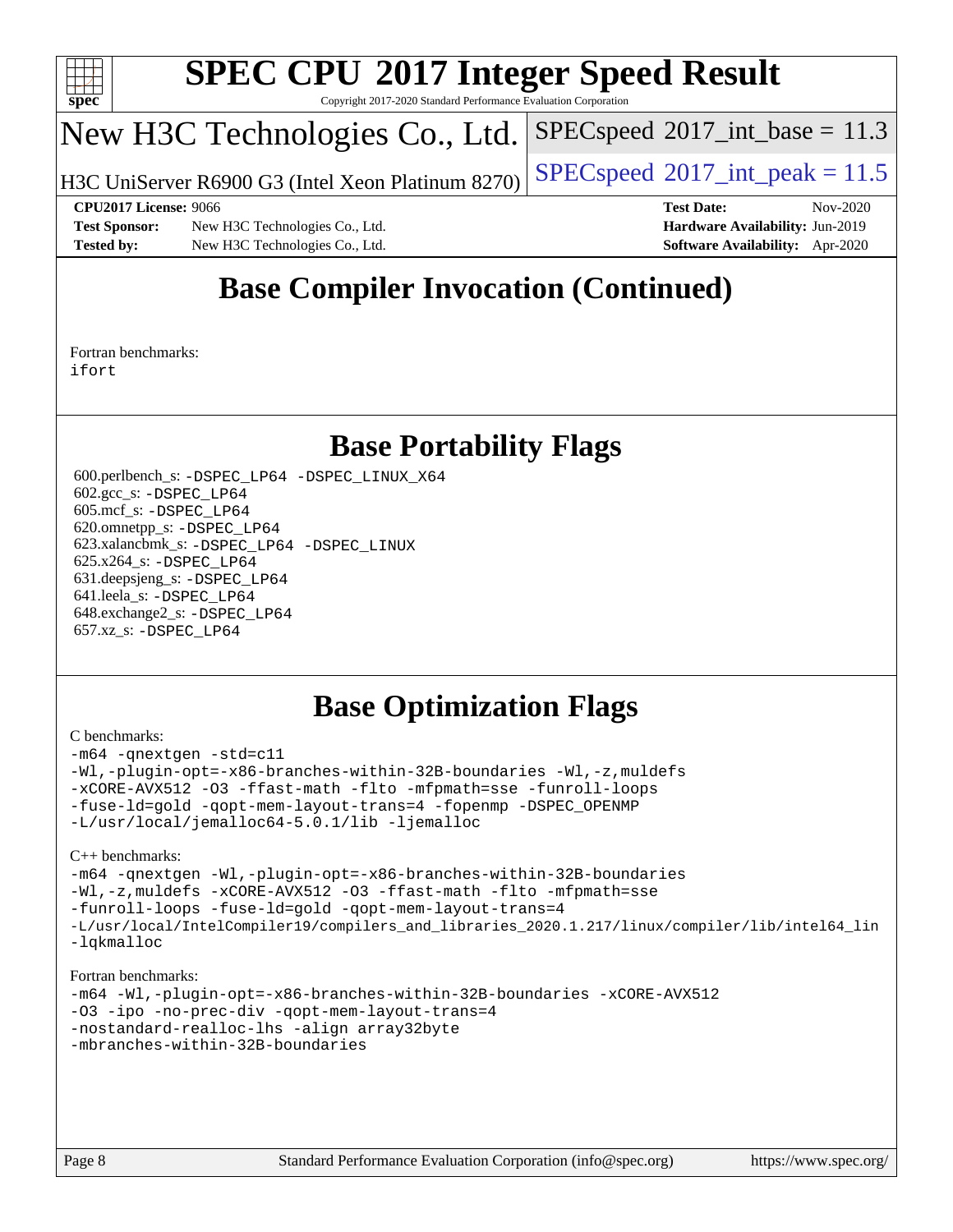

Copyright 2017-2020 Standard Performance Evaluation Corporation

# New H3C Technologies Co., Ltd.

H3C UniServer R6900 G3 (Intel Xeon Platinum 8270) [SPECspeed](http://www.spec.org/auto/cpu2017/Docs/result-fields.html#SPECspeed2017intpeak)®2017\_int\_peak =  $11.5$ 

 $SPECspeed^{\circledcirc}2017\_int\_base = 11.3$  $SPECspeed^{\circledcirc}2017\_int\_base = 11.3$ 

**[Test Sponsor:](http://www.spec.org/auto/cpu2017/Docs/result-fields.html#TestSponsor)** New H3C Technologies Co., Ltd. **[Hardware Availability:](http://www.spec.org/auto/cpu2017/Docs/result-fields.html#HardwareAvailability)** Jun-2019 **[Tested by:](http://www.spec.org/auto/cpu2017/Docs/result-fields.html#Testedby)** New H3C Technologies Co., Ltd. **[Software Availability:](http://www.spec.org/auto/cpu2017/Docs/result-fields.html#SoftwareAvailability)** Apr-2020

**[CPU2017 License:](http://www.spec.org/auto/cpu2017/Docs/result-fields.html#CPU2017License)** 9066 **[Test Date:](http://www.spec.org/auto/cpu2017/Docs/result-fields.html#TestDate)** Nov-2020

# **[Peak Compiler Invocation](http://www.spec.org/auto/cpu2017/Docs/result-fields.html#PeakCompilerInvocation)**

[C benchmarks](http://www.spec.org/auto/cpu2017/Docs/result-fields.html#Cbenchmarks):

[icc](http://www.spec.org/cpu2017/results/res2020q4/cpu2017-20201116-24393.flags.html#user_CCpeak_intel_icc_66fc1ee009f7361af1fbd72ca7dcefbb700085f36577c54f309893dd4ec40d12360134090235512931783d35fd58c0460139e722d5067c5574d8eaf2b3e37e92)

[C++ benchmarks:](http://www.spec.org/auto/cpu2017/Docs/result-fields.html#CXXbenchmarks) [icpc](http://www.spec.org/cpu2017/results/res2020q4/cpu2017-20201116-24393.flags.html#user_CXXpeak_intel_icpc_c510b6838c7f56d33e37e94d029a35b4a7bccf4766a728ee175e80a419847e808290a9b78be685c44ab727ea267ec2f070ec5dc83b407c0218cded6866a35d07)

[Fortran benchmarks](http://www.spec.org/auto/cpu2017/Docs/result-fields.html#Fortranbenchmarks): [ifort](http://www.spec.org/cpu2017/results/res2020q4/cpu2017-20201116-24393.flags.html#user_FCpeak_intel_ifort_8111460550e3ca792625aed983ce982f94888b8b503583aa7ba2b8303487b4d8a21a13e7191a45c5fd58ff318f48f9492884d4413fa793fd88dd292cad7027ca)

## **[Peak Portability Flags](http://www.spec.org/auto/cpu2017/Docs/result-fields.html#PeakPortabilityFlags)**

 600.perlbench\_s: [-DSPEC\\_LP64](http://www.spec.org/cpu2017/results/res2020q4/cpu2017-20201116-24393.flags.html#b600.perlbench_s_peakPORTABILITY_DSPEC_LP64) [-DSPEC\\_LINUX\\_X64](http://www.spec.org/cpu2017/results/res2020q4/cpu2017-20201116-24393.flags.html#b600.perlbench_s_peakCPORTABILITY_DSPEC_LINUX_X64) 602.gcc\_s: [-DSPEC\\_LP64](http://www.spec.org/cpu2017/results/res2020q4/cpu2017-20201116-24393.flags.html#suite_peakCCLD602_gcc_s_DSPEC_LP64)(\*) [-DSPEC\\_LP64](http://www.spec.org/cpu2017/results/res2020q4/cpu2017-20201116-24393.flags.html#suite_peakPORTABILITY602_gcc_s_DSPEC_LP64) 605.mcf\_s: [-DSPEC\\_LP64](http://www.spec.org/cpu2017/results/res2020q4/cpu2017-20201116-24393.flags.html#suite_peakPORTABILITY605_mcf_s_DSPEC_LP64) 620.omnetpp\_s: [-DSPEC\\_LP64](http://www.spec.org/cpu2017/results/res2020q4/cpu2017-20201116-24393.flags.html#suite_peakPORTABILITY620_omnetpp_s_DSPEC_LP64) 623.xalancbmk\_s: [-DSPEC\\_LP64](http://www.spec.org/cpu2017/results/res2020q4/cpu2017-20201116-24393.flags.html#suite_peakPORTABILITY623_xalancbmk_s_DSPEC_LP64) [-DSPEC\\_LINUX](http://www.spec.org/cpu2017/results/res2020q4/cpu2017-20201116-24393.flags.html#b623.xalancbmk_s_peakCXXPORTABILITY_DSPEC_LINUX) 625.x264\_s: [-DSPEC\\_LP64](http://www.spec.org/cpu2017/results/res2020q4/cpu2017-20201116-24393.flags.html#suite_peakPORTABILITY625_x264_s_DSPEC_LP64) 631.deepsjeng\_s: [-DSPEC\\_LP64](http://www.spec.org/cpu2017/results/res2020q4/cpu2017-20201116-24393.flags.html#suite_peakPORTABILITY631_deepsjeng_s_DSPEC_LP64) 641.leela\_s: [-DSPEC\\_LP64](http://www.spec.org/cpu2017/results/res2020q4/cpu2017-20201116-24393.flags.html#suite_peakPORTABILITY641_leela_s_DSPEC_LP64) 648.exchange2\_s: [-DSPEC\\_LP64](http://www.spec.org/cpu2017/results/res2020q4/cpu2017-20201116-24393.flags.html#suite_peakPORTABILITY648_exchange2_s_DSPEC_LP64) 657.xz\_s: [-DSPEC\\_LP64](http://www.spec.org/cpu2017/results/res2020q4/cpu2017-20201116-24393.flags.html#suite_peakPORTABILITY657_xz_s_DSPEC_LP64)

(\*) Indicates a portability flag that was found in a non-portability variable.

# **[Peak Optimization Flags](http://www.spec.org/auto/cpu2017/Docs/result-fields.html#PeakOptimizationFlags)**

[C benchmarks](http://www.spec.org/auto/cpu2017/Docs/result-fields.html#Cbenchmarks):

```
 600.perlbench_s: -Wl,-z,muldefs -prof-gen(pass 1) -prof-use(pass 2)
-xCORE-AVX512 -ipo -O3 -no-prec-div
-qopt-mem-layout-trans=4 -fno-strict-overflow
-mbranches-within-32B-boundaries
-L/usr/local/jemalloc64-5.0.1/lib -ljemalloc
```

```
 602.gcc_s: -m64 -qnextgen -std=c11 -fuse-ld=gold
-Wl,-plugin-opt=-x86-branches-within-32B-boundaries
-Wl,-z,muldefs -fprofile-generate(pass 1)
-fprofile-use=default.profdata(pass 2) -xCORE-AVX512 -flto
-Ofast(pass 1) -O3 -ffast-math -qopt-mem-layout-trans=4
-L/usr/local/jemalloc64-5.0.1/lib -ljemalloc
```
**(Continued on next page)**

Page 9 Standard Performance Evaluation Corporation [\(info@spec.org\)](mailto:info@spec.org) <https://www.spec.org/>